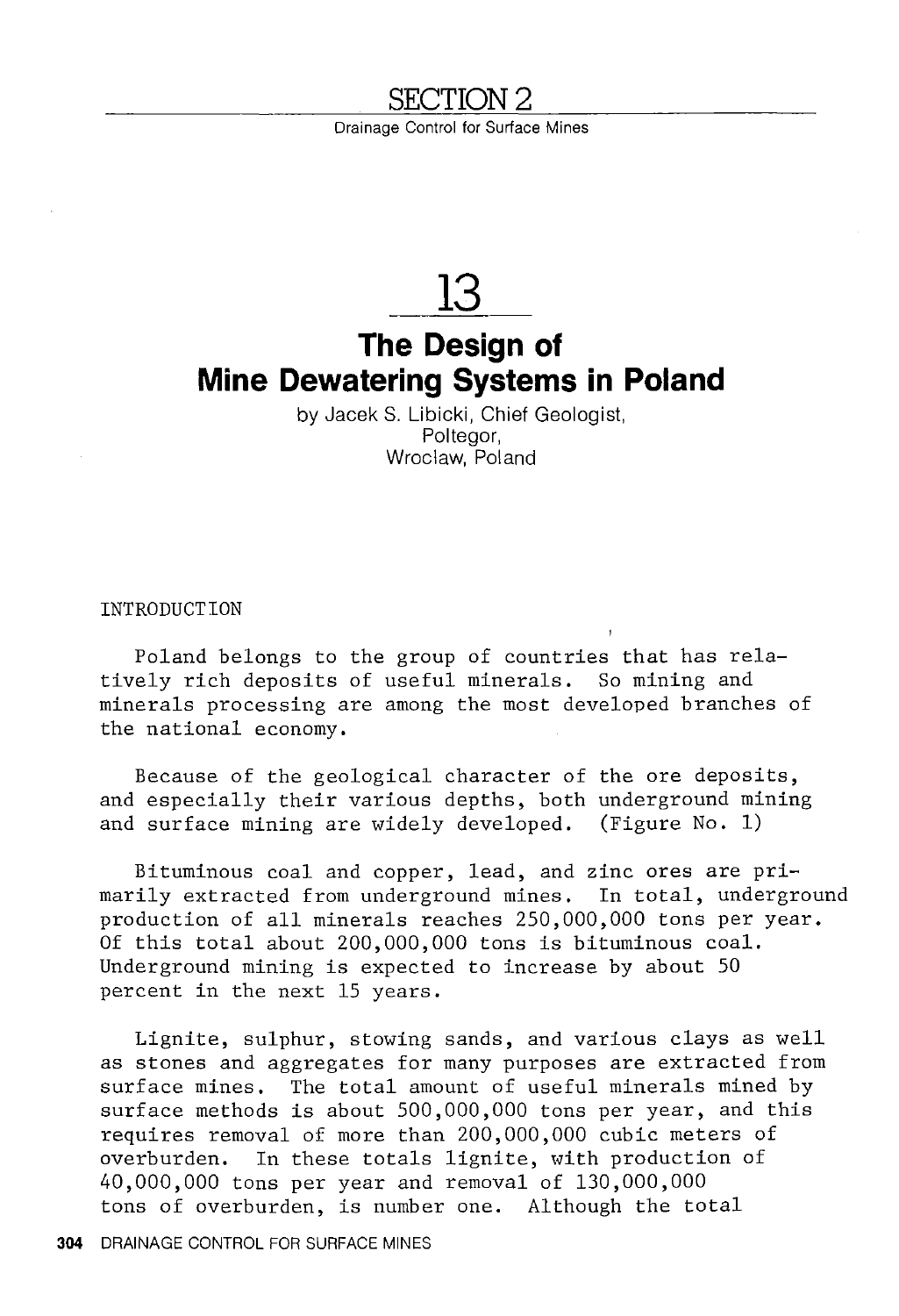

Fig.1. AMOUNTS OF MINERALS MINED IN POLAND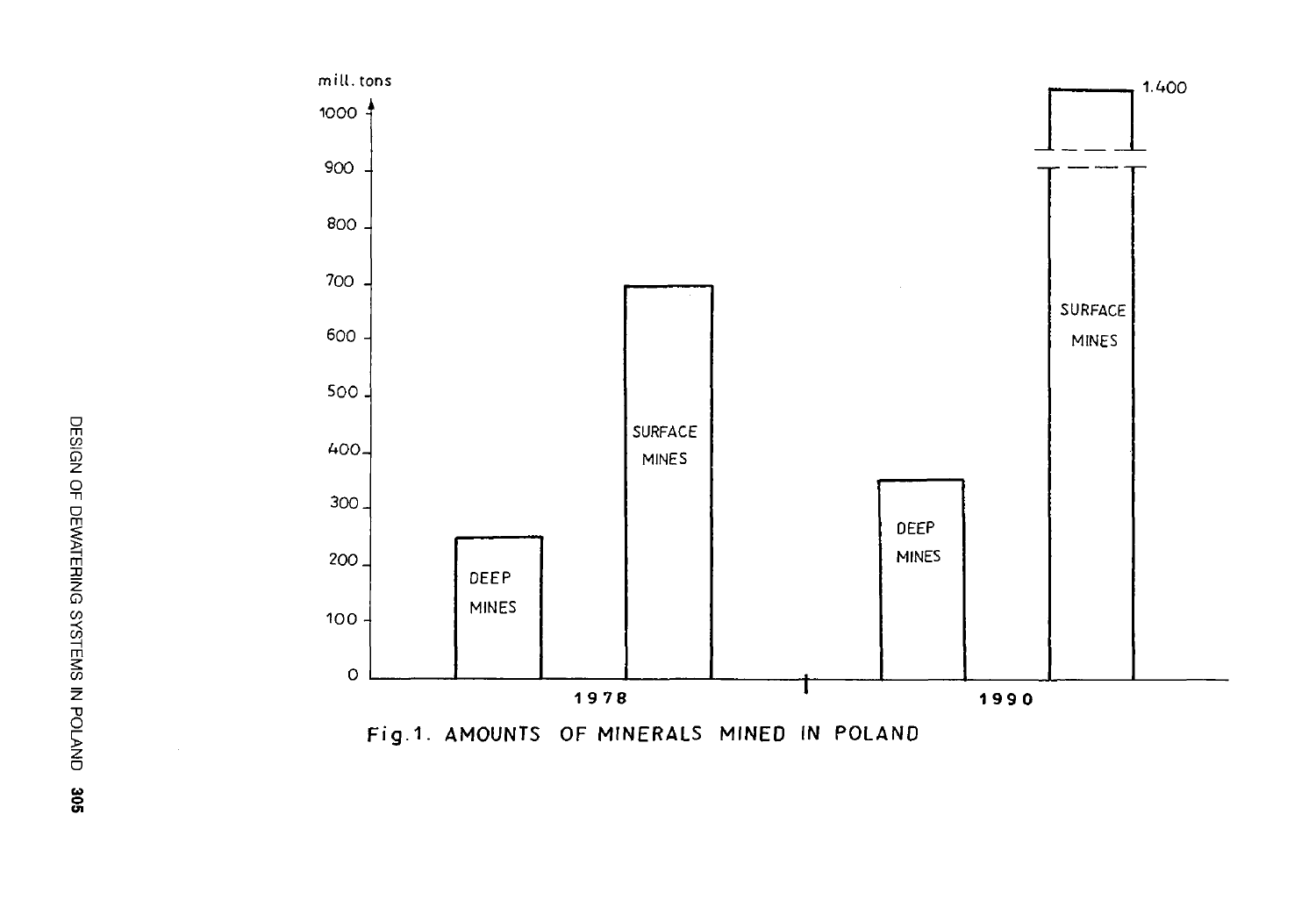production of sands, gravels, and stones for constructions is greater, production is from so many small and shallow<br>local operations that it is less important. In addition, local operations that it is less important. with the fast development of lignite surface mining, annual production is expected to reach 80,000,000 tons in 1985 and about 140,000,000 tons in 1990-1995. This will require removal of 300,000,000 cubic meters of overburden per year and 700,000,000 cubic meters per year of overburden, respectively. Also the depth of surface mining operations will have increased to 300 meters during that time.

Such large mining operations are almost always conducted ir water saturated strata--everywhere in Poland the groundwater table is just below ground level--make the dewatering of mines one of the principal challenges in mining operation design. Especially in surface mining, where the mined seam as well as the whole overburden has to be drained in advance of mining operations, the problem of dewatering is a major factor.

#### GEOLOGICAL AND HYDROLOGICAL CHARACTERISTICS OF POLISH MINES

To understand the mine dewatering systems, it is necessary to know the natural conditions and structure of deposits being mined.

In underground mines, the strata that determine the hydrologic situation in the mine are the seams and the footwall and hanging wall beds. This is because only the: layers are cut by the mining operations; less important are the beds laying above. In surface mines, however, the whole overburden section is cut through, and all formations play a similar role in water conditions of a mine.

#### Underground Mines

Bituminous Coal. Poland's bituminous coal is mined (1) from the Carboniferous formation at the depth of 300 to 800 meters below ground level. (Figure No. 2) This formation is constituted of sandstones and shales (with coal seams) of a total thickness of several hundred meters. Carboniferous beds (Figure No. 2) are covered by the Triassic, Tertiary, and Quaternary formations, but sometimes directly by Quaterna Age sands. The amount of water inflow to mines is dependent on the amount and intensity of fractures occurring in the hanging wall formations and also on the character of rocks overlaying the Carboniferous series. The permeability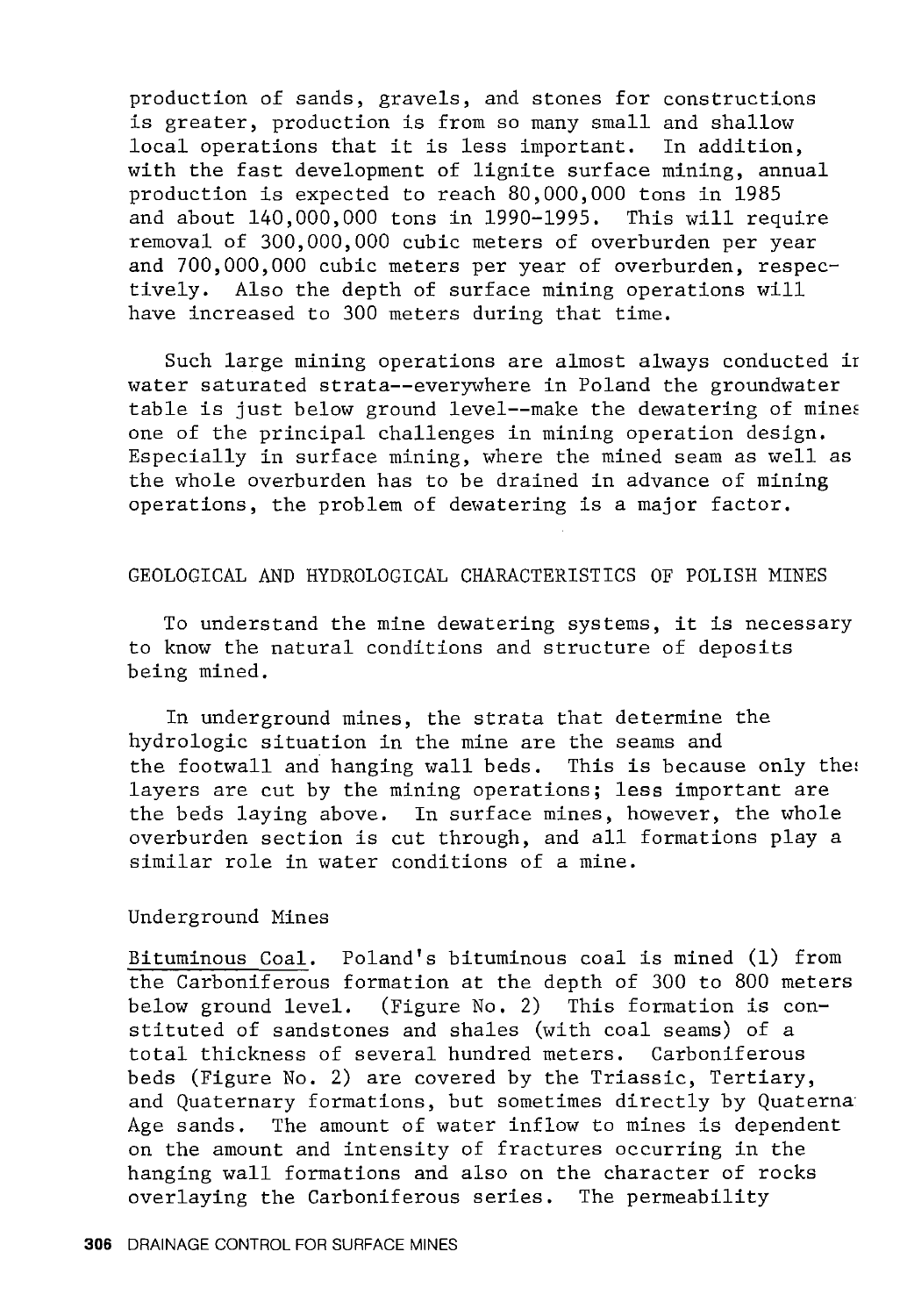|                                            | OSITS MINED BY UNDERGROUND MINES. |
|--------------------------------------------|-----------------------------------|
| DESIGN OF DEWATERING SYSTEMS IN POLAND 307 |                                   |
|                                            |                                   |

# $\sum_{i=1}^{n}$ TYPICAL HYDROGEOLOGICAL DEPOSITS MINED SECTIONS OF BITUMINOUS COAL

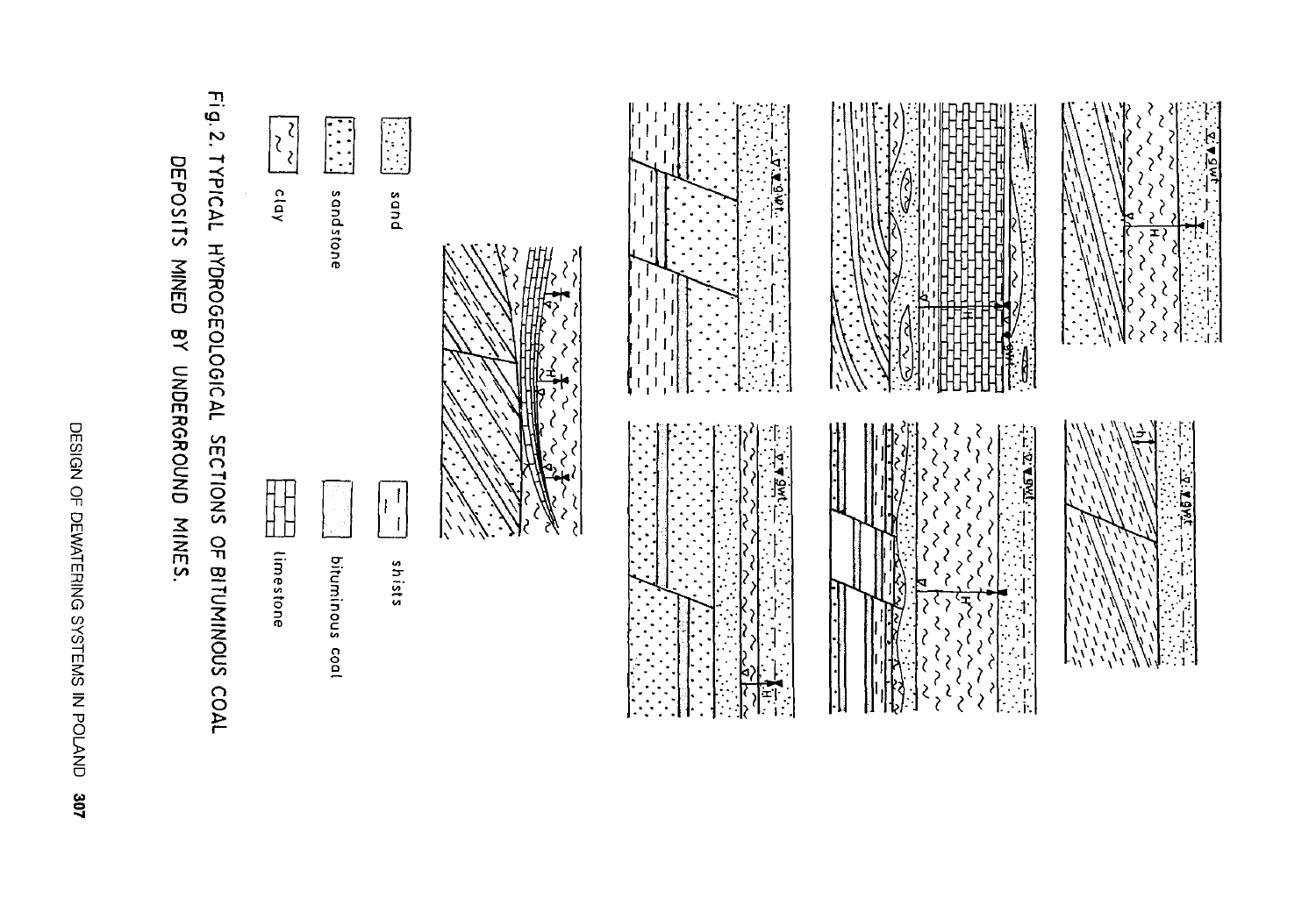coefficient of Carboniferous sandstones is in the 0.005 to 1.0 meter per 24 hours range, and water inflows are between 1 cubic meter per minute (minimum) and 25 cubic meters per minute (maximum) in any mine.

Copper Ores. The copper ores occur in Poland in the Permian limestones and dolomites (1), which are overlain by Triassic sandstones and Tertiary formations represented by sands, clays, and lignite seams. The Quaternary series have been deposited on the top. The ore bearing limestones and dolomites--from which at the depth of 700 to 1,000 meters' below ground level the ore is mined--have coefficient of permeabilit of 0.03 to 0.85 meter per 24 hours. Their permeability depenc on how much the junctions and cavities have been filled with secondary material. The inflow of water to particular mines is 3 to 20 cubic meters per minute, and it is mostly a result of the character of rocks overlaying the limestone-dolomite series.

Zinc and Lead Ores. These ores are found in Poland in dolomi1 and limestone formations of the Triassic Age (Figure No. 3), which constitute the gentle synclinal forms. This formation is a very saturated aquifer due to fractures and cavities of karstic origin. The permeability coefficient of these strata is 1 to 24 meters per 24 hours. This aquifer is fed with water percolating from Quaternary sands of river valleys. The inflow of water to the 150-meter deep underground mines is between 20 and 100 cubic meters per minute. The local inrush of water sometimes reaches 50 cubic meters per minute from one face.

Surf ace Mines

The hydrogeological conditions in surface mines are very important and their detailed investigation is required for proper operations design. This knowledge is of equal importance for the mined beds, the overburden, and the underlaying beds.

Lignite. All deposits of lignite in Poland are of the Tertia Age and could be roughly divided into three hydrogeological groups (Figure No. 4):

First group--one flat lignite seam (impermeable), 6 to 15 meters thick, covered by 25 to 75 meters of overburden, of which 70 to 80 percent are Tertiary and Quaternary clays and 20 to 30 percent are sands of the same age (in the form of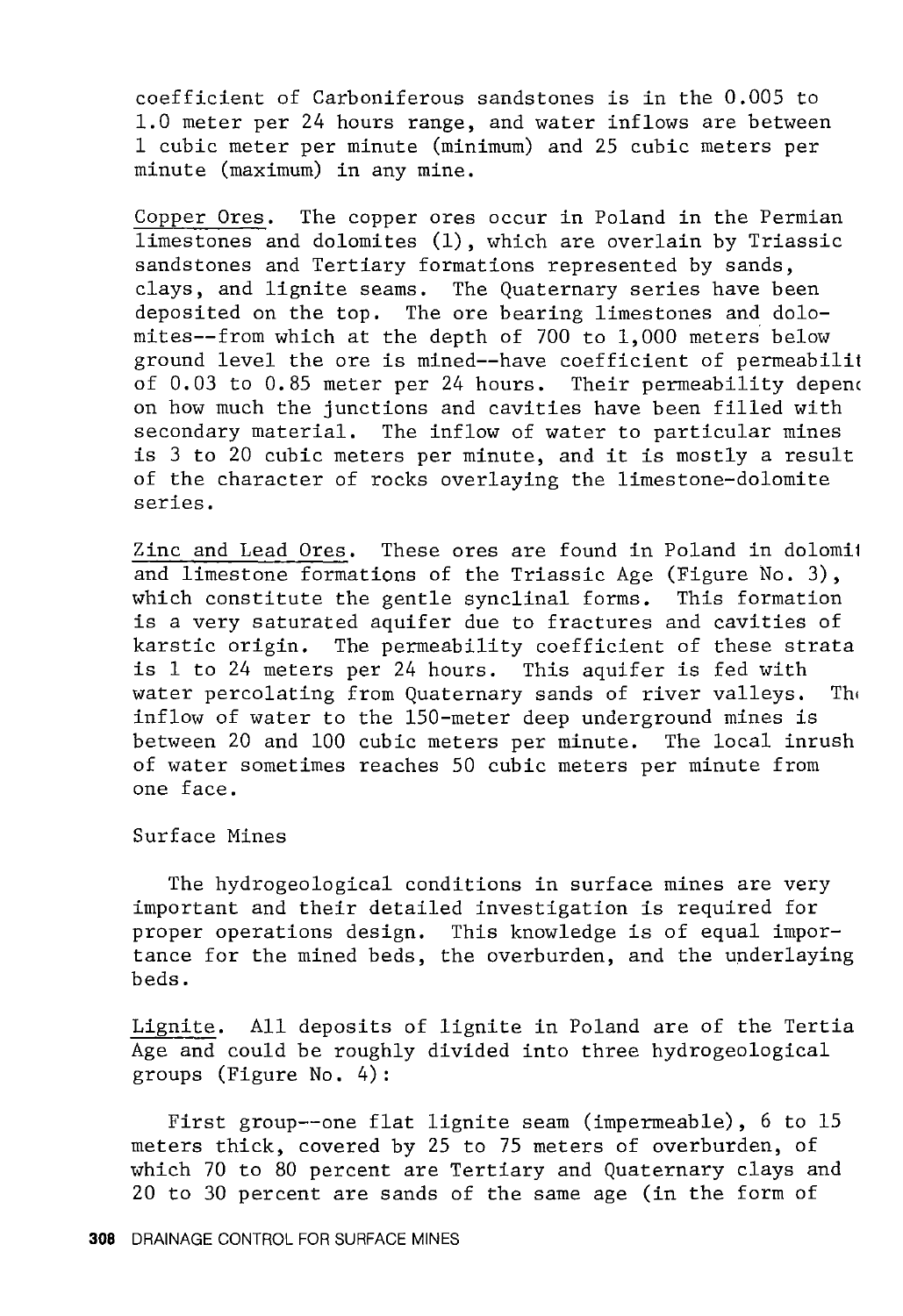

Fig. 3. HYDROGEOLOGICAL SECTION OF LEAD AND ZINC DEPOSITS MINED BY UNDERGROUND MINES.



Fig.4. TYPICAL HYOROGEOLOGICAL SECTION OF LIGNITE DEPOSITS MINEO BY SURFACE MINES.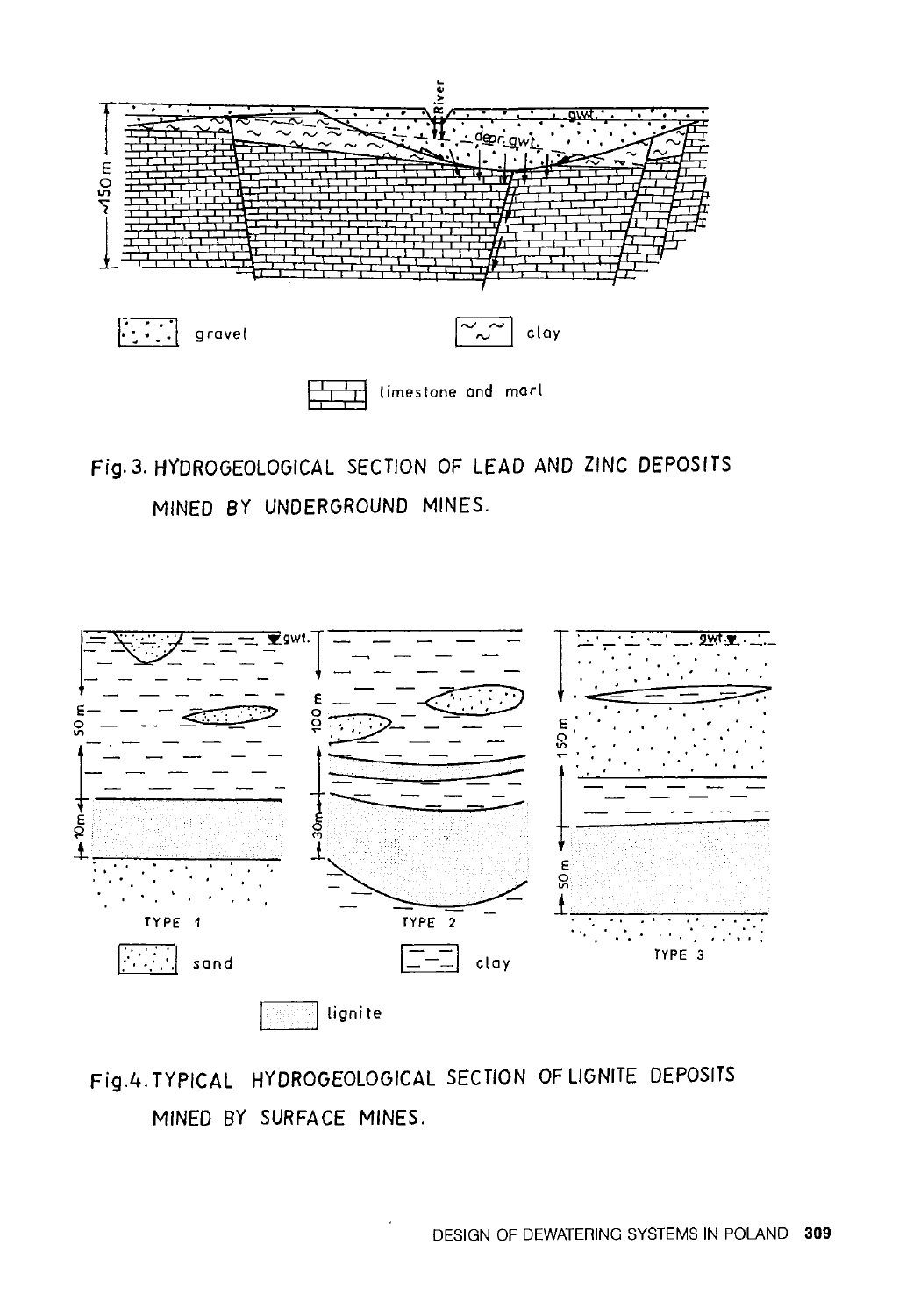closed lenses or erosion troughs). The lignite seam is underlain by saturated sands, 20 meters to 50 meters thick, containing subartesian water under pressure of 3 to 8 bars, and characterized by the permeability coefficient of 3 to 5 meters per 24 hours. The groundwater inflow to these mines The groundwater inflow to these mines is 30 to 100 cubic meters per minute.

Second group--multiseam basins in which overburden, the underlaying beds, and the intercalations consist of clays (70 to 80 percent) and of sands (20 to 30 percent) in the form of closed lenses. The sands' lenses contain static ground-<br>water under pressure depending on the depth. Thickness of water under pressure depending on the depth. lignite seams is 5 to 40 meters, the depth of mining reaches 160 meters; groundwater inflow to these mines is 30 to 40 cubic meters per minute.

Third group--one or two lignite seams, 20 to 70 meters thick, are covered with sandy overburden, 100 to 200 meters thick and underlain with fine sands. Where lignite is deposited in tectonic trenches, the seams adjoin highly permeable limestones of Jurassic Age. The coefficient of permeability of overburden is 8 to 20 meters per 24 hours; of Jurassic limestones about 10 meters per 24 hours; and of Tertiary fine sands 1 to 3 meters per 24 hours. The natural groundwater table is just below ground level and so the hydrostatic pressure reached 30 bars; the inflow of groundwater to these mines, when drawdown reaches 300 meters, depth, is about 400 cubic meters per minute.

Sulphur. The sulphur deposit is found (1) in the Miocene limestone beds (Figure No. 5). The upper part of overburden consists of the saturated Quaternary sands, 5 to 20 meters thick, being in contact with the large river Vistula; the lower part consists of the Tertiary clays, 50 to 70 meters thick. The sulphur occurs in fractured and saturated limestones characterized by coefficient of permeability of 40 meters per 24 hours. The limestones are underlain by fine sand (permeability coefficient 3 to 4 meters per 24 hours), 20 to 70 meters thick, where groundwater is under pressure of 3 to 8 bars. The inflow of groundwater to the mine is about 30 cubic meters per minute and TDS of these waters is in the 5 grams per cubic decimeter range.

Stowing Sands. As stowing sand--for backfilling of underground mine openings under cities--the Quaternary sands with a grain size of 0.25 to 0.50 millimeter are used. The deposits of these sands are always connected with river valleys (Figure No. 6). Thickness of these deposits (and the depth of mining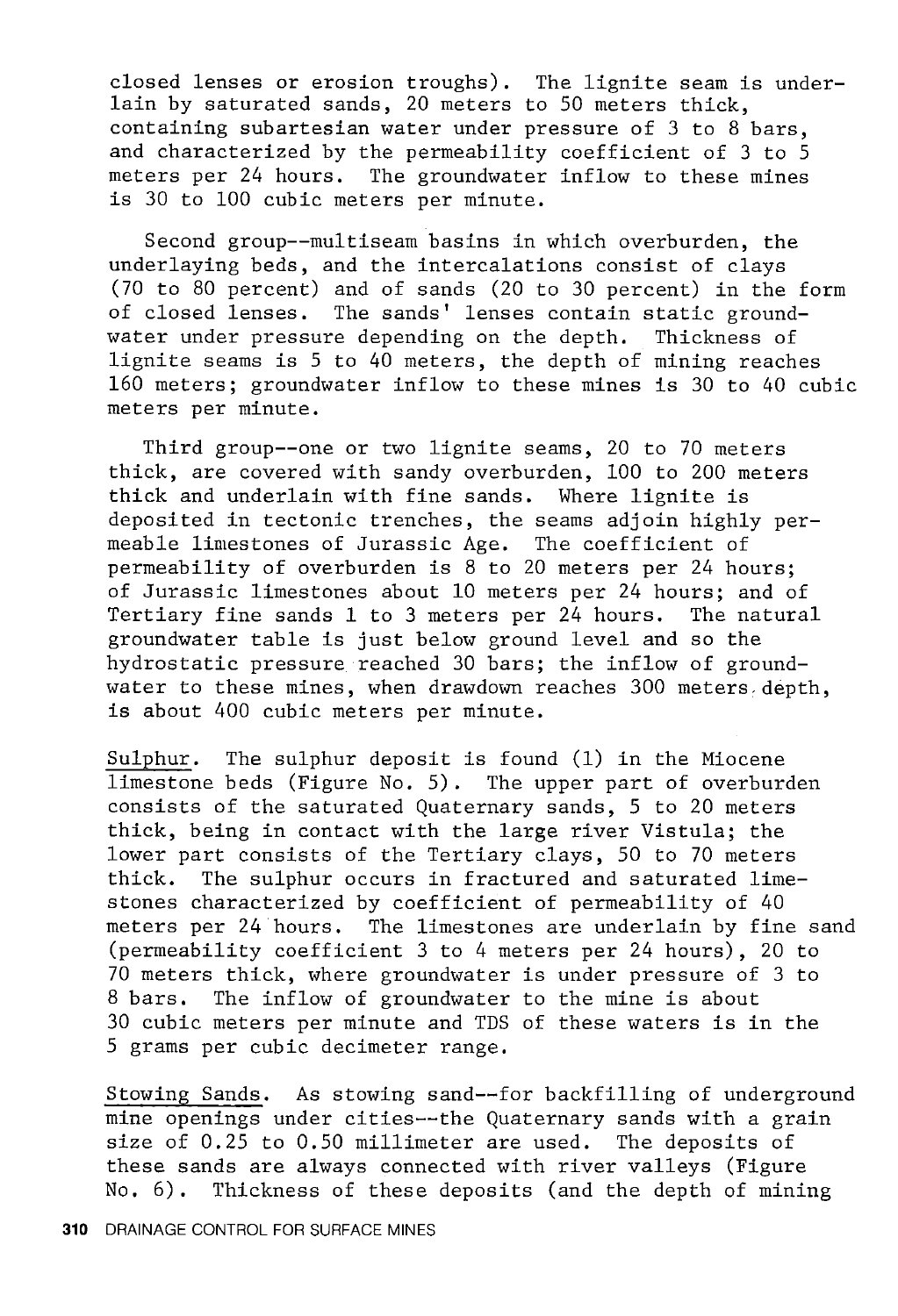

### Fig. 5. HYDROGEOLOGICAL SECTION OF SULPHUR DEPOSITS MINED BY SURFACE MINES.



## Fig. 6. HYDROGEOLOGICAL SECTION OF STOWING SAND DEPOSITS MINED BY SURFACE MINES.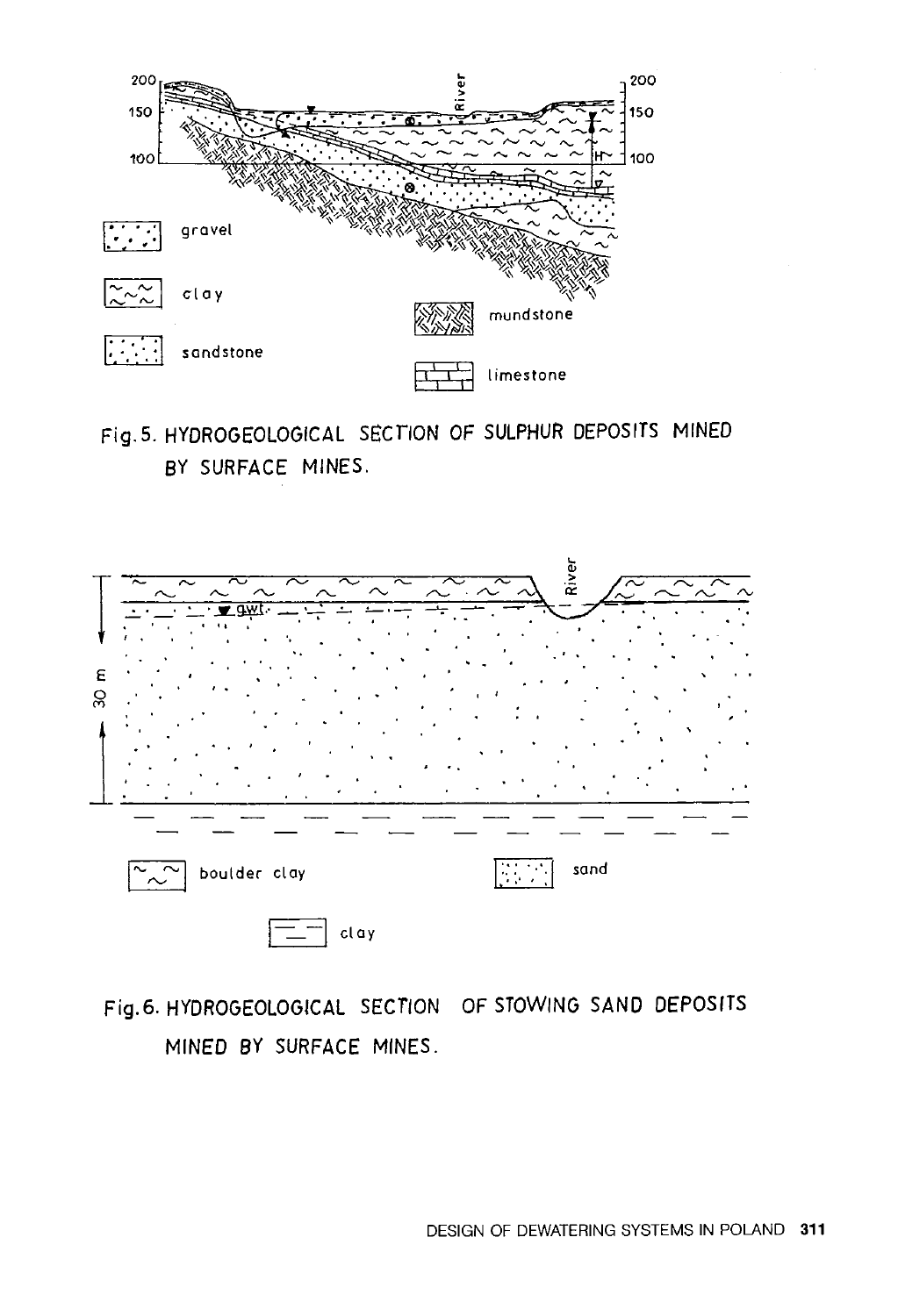operations) is 20 to 40 meters, and the sands are covered with thin topsoil only. Permeability coefficient of sands is 15 to 25 meters per 24 hours and the free groundwater table should be lowered 15 to 30 meters for mining operations. The groundwater inflows to these surface operations are 20 to 60 cubic meters per minute.

Clays. Clays mined for various ceramic and industrial purposes are found most often in small deposits of Tertiary or Quaternary Age. The thickness of overburden is almost always within 3 meters and the depth of operations does not exceed 30 meters. Groundwater occurs in small closed lenses of sand, and the inflow to particular mines does not exceed 1 to 2 cubic meters per minute.

Rocks and Aggregates. These operations (generally small) are conducted mostly in unsaturated beds. In the quarries, where operations are being conducted below groundwater table, the inflow of water coming from fractures does not exceed 3 cubic meters per minute. The gravel pits below the groundwater table are operated with dredging equipment.

#### MINING OPERATION SYSTEMS

To better understand the design of mine dewatering systems, it is necessary to know the extraction methods used. These, together with hydrogeological conditions, influence the design of mine dewatering systems.

#### Underground Mines

The production level of the main workings is generally accessible by vertical shafts that are 100 to 1,000 meters deep and 4.0 to 8.5 meters in diameter. Shaft sinking in soft ground is mostly done by hand, with blasting in hard rocks. The casing is installed simultaneously or in sections. In saturated beds the drawdown of groundwater by wells equipped with submersible pumps or a solidification or freezing is used. Close to the shaft bottom, chambers (among them the chamber for the pumping station) and water reservoirs (galleries) are driven. When ready, the galleries for the first mining are driven with the use of blasting and mechanical loading equipment. These headings are the most hazardous in difficult hydrogeological conditions.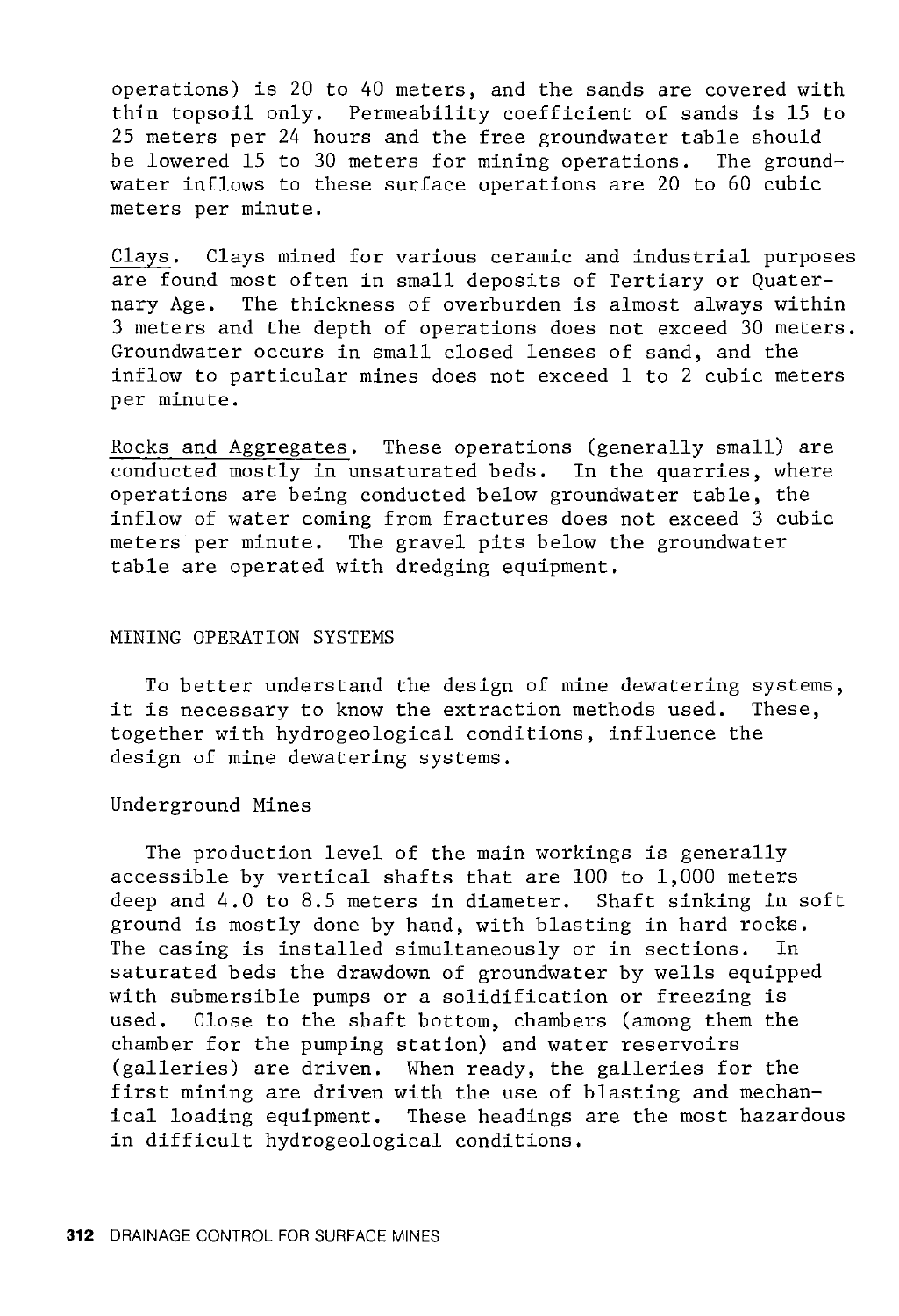Various methods of extraction are used in bituminous coal mining depending on:

- Depth of operations.
- Thickness of the coal seam to be mined.
- Roof and floor conditions.
- Inclination of coal seam.
- Minability of coal.
- Gas occurrences.

The seams up to 3 meters thick, flat or with small inclination, are mined with 200- to 250-meter longwalls and roof caving, when there are no special requirements to protect the land surface. Where a seam is dipping more than 30°, the "step by step" method with a dry backfilling is employed; the operation progresses from lower to upper levels.

The thick seams (above 3 meters), flat or gently inclined, formerly were mined by the room and pillar method. Recently the longwall method has been used. The seam is mined in 3.5-meter thick benches, using hydraulic backfilling or caving with an artificial roof; the operation progresses from the upper to lower benches. The steep and thick seams are always mined with the use of hydraulic backfilling.

In underground copper, zinc, and lead mines, the room and pillar method, with various modifications, is used. Blasting and caving are generally employed; backfilling is occasionally required to protect sensitive buildings on the surface above from subsidence.

#### Surface Mines

Lignite, sulphur, stowing sands and clays, as well as overburden of these deposits, are loose soils. So these useful minerals and the overburden are mined with bucket-wheel and bucket-chain excavators. The material is directly loaded on belt conveyors or sometimes on railway cars. Blasting is rarely necessary in these deposits; but, in quarry operations, blasting, shovels, draglines, and loaders and trucks for haulage are widely in use.

The stowing sands, clays, and rock deposits are covered with only a thin topsoil overburden. In these mines the extraction of the useful mineral begins right after removal of the topsoil (which is stored for further reclamation). However, in lignite surface mines (and also in the sulphur mine), where overburden is 30 to 130 meters thick, the large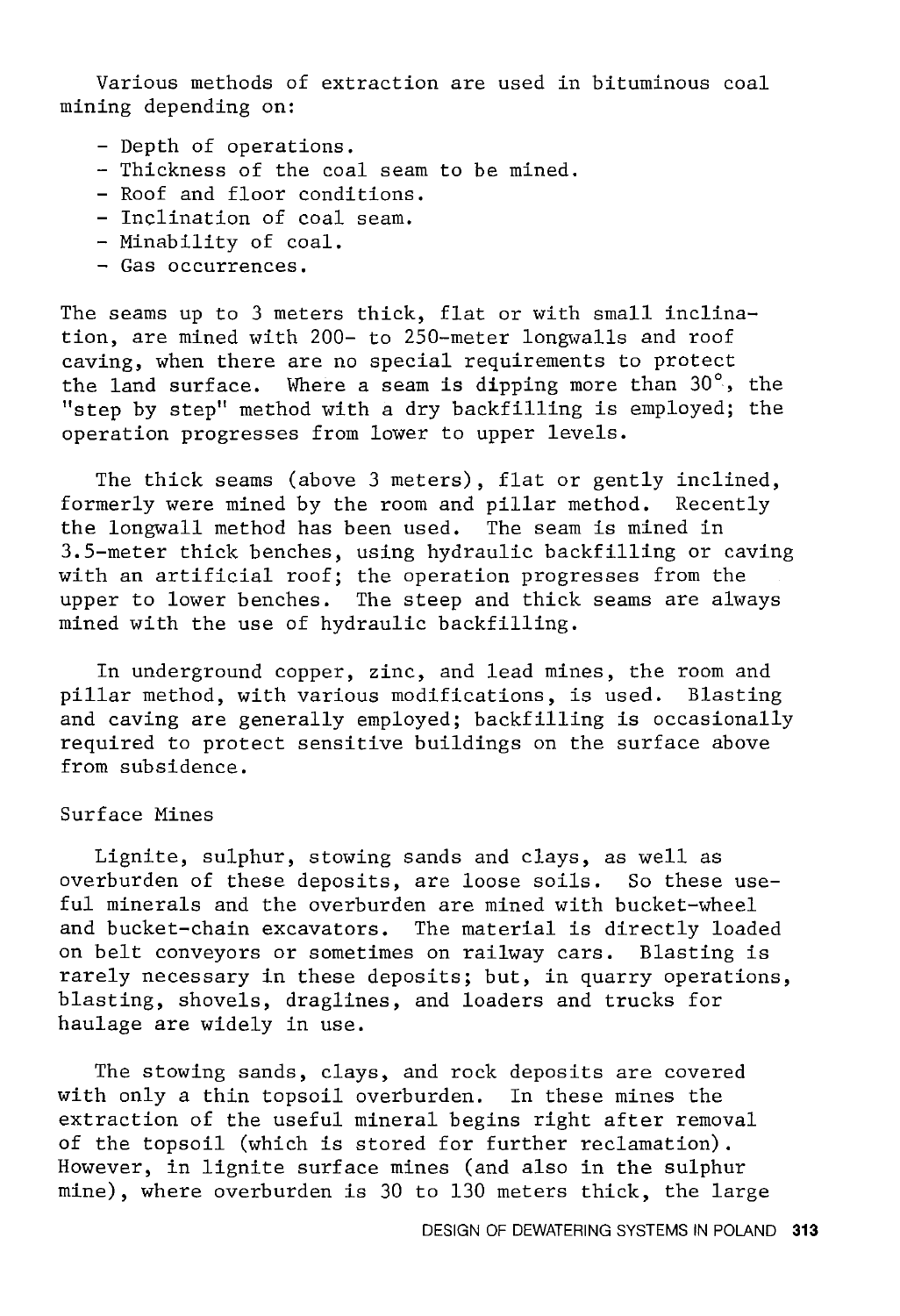operations to make the "opening cut" (to uncover the lignite seam) have to be executed. The volume of overburden (clays and sands) to be removed, and transported outside the mine, in these operations ranges from 30,000,000 to 120,000,000 cubic meters. This requires two to four years. When the lignite seam is uncovered, simultaneous lignite mining and overburden removal begins. And when mining faces extend a fair distance, the backfilling of waste into the open pit can start. This operation--consisting of several overburden working levels and one to three working levels in lignite- moves through the deposit in a parallel or fan-shaped system. The output of one open pit, working as above, is 2,000,000 to 20,000,000 tons per year of lignite and 10,000,000 to 50,000,000 cubic meters per year of waste. During the next two years, a mine with an output of 40,000,000 tons per year of lignite and 120,000,000 cubic meters per year of overburden from one pit will be completed.

Such a magnitude of operations, with their depth, lithology of rocks, and the fact that mining extends deep below the groundwater table, make it necessary to have the dewatering system ready in advance.

#### DEWATERING SYSTEMS DESIGN AND THE DESIGN REVISION

In Poland, the design of mine dewatering systems is done by specialized design and consulting companies. They are:

- The Central Design Office in Katowice, for underground mining of bituminous coal.
- The Cuprum in Wroclaw, for underground mining of ores.
- The Poltegor in Wroclaw, for all surface mines.

The large mine dewatering systems are designed in three phases:

(i) Feasibility studies are made for new mines. In these studies, estimate of expected groundwater inflow must be made and general ideas of multialternative technical solutions should be presented and compared from the financial and technical point of view. Also the outlines of the required hydrogeological investigation needed for a detail design should be proposed. These feasibility studies are submitted for revision and approval by the company that intends to invest in and develop the deposits.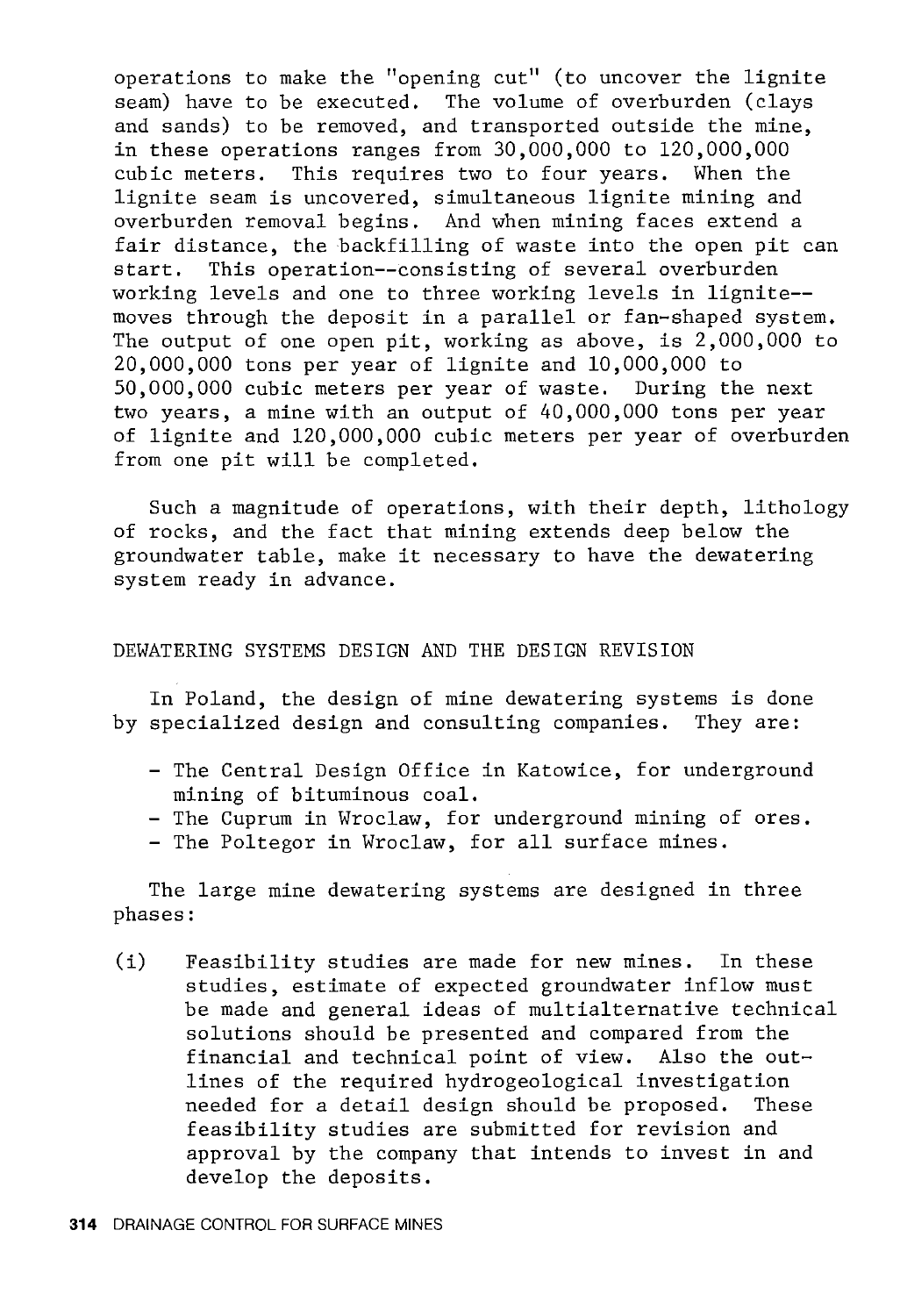(ii) Preliminary design should contain the general description of the entire dewatering system in one (maximum two) alternative. The inflow of groundwater and the size of the depression cone outside the mine should be calculated; the dewatering arrangements should be sited and selected and the technology of their construction detailed. The required equipment and installations should be listed as should the number and the specifications of the staff to be employed; the environmental impacts and control measures, therefore, have to be presented. In conclusion, the investment and operational costs, as well as the timetable of system construction, should be elaborated, The preliminary design must be approved by the Ministry that supervises the mining company or, in the case of a large operation, by the State Commission for Economical Planning. From the standpoint of environmental protection, the preliminary design of a dewatering system must also be approved by local authorities. (iii) Technical designs are made for particular installations or units (i.e., draining wells, monitoring wells, pumping station, sedimentation pond, etc.); they should contain the detailed location of every element and the technology of its construction, which is used by the construction company. These designs must be approved by the mining company with participation of the construction company, if different.

The above designs are made on the basis of Geological Reports prepared by the geological company that does the field prospecting. These Geological Reports (also containing the resources assessment) must be approved by the National Geological Administration. For this approval, the design office's opinion, with a statement that the scope of investigation is sufficient for system design in the related phase, is required. Other data for dewatering system design includes the requirements of mining extraction design as well as the environmental authorities' requirements.

The most significant data are:

- (i) Lithologic, tectonic and stratigraphic characteristics of the strata within the whole basin and in its surroundings.
- (ii) Thickness and extent of aquifers.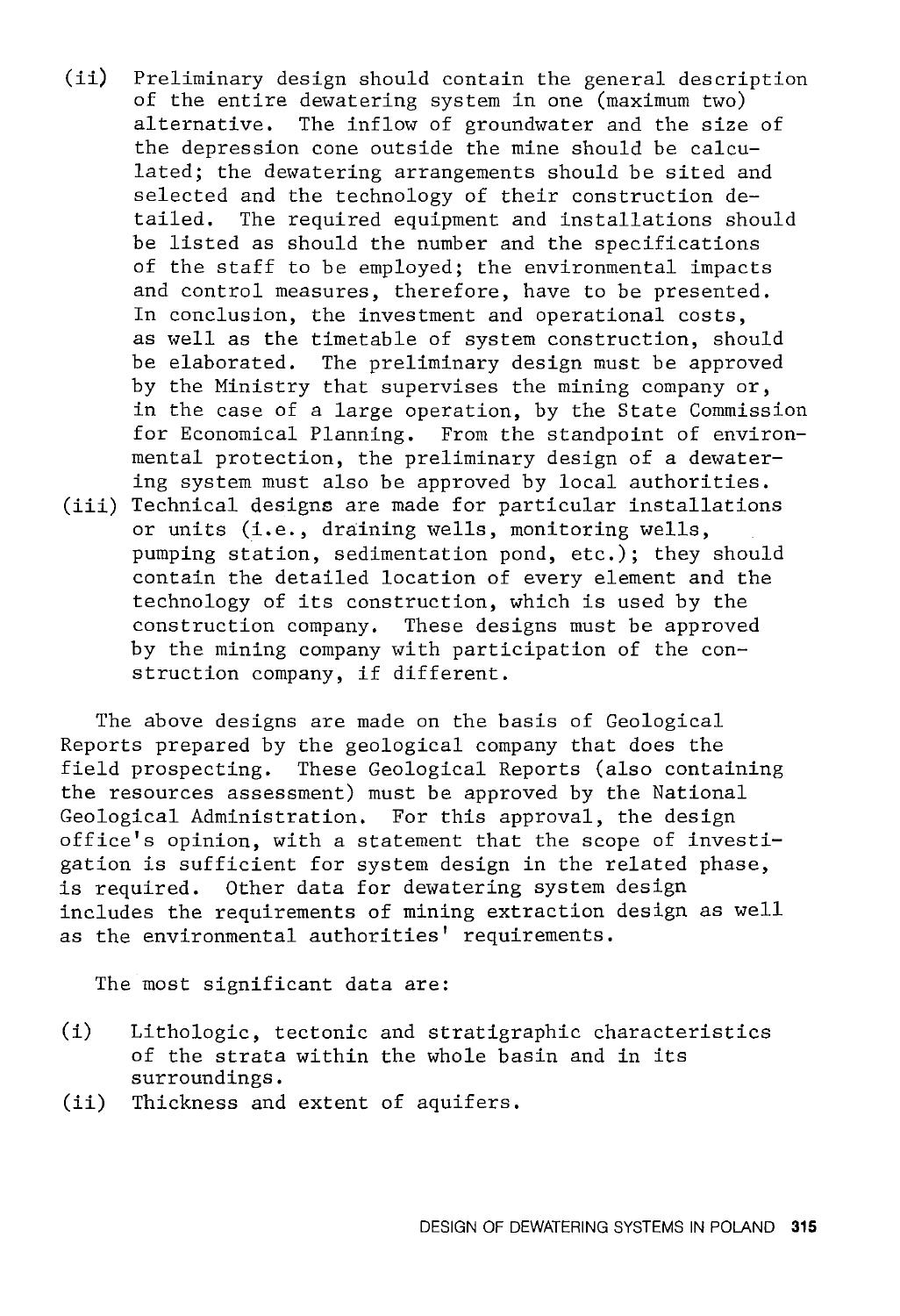- (iii) Hydraulic contacts between particular aquifers and between aquifers and surface water (i.e., lakes and rivers).
- (iv) Permeability and specific yields of aquifers.
- (v) The requirements by mining technology, area, and depth of the groundwater table drawdown.
- $(vi)$ Time of drawdown required by mining operations.
- (vii) Requirements regarding location, quantity, and quality of mine drainage discharge.

The data mentioned in (i) to (iv) should be estimated while making the hydrogeological prospectus and investigation and should be included in the officially approved Geological Report mentioned above. The data mentioned in  $(v)$  and  $(vi)$ must be provided by the extraction system designers and the data from (vii) should be given by local water and environmental authorities.

#### METHOD OF HYDROGEOLOGICAL AND HYDROLOGICAL CALCULATIONS

The goal of the calculations made for dewatering systems design is to obtain:

- Inflow of ground and precipitation water with time.
- Shape and time of depression cone development.
- Output of particular elements.
- Spacing between draining elements.
- Time needed to draw down the groundwater table.

Depending on the size of the dewatering system and the time of dewatering, the calculations, based on the assumption of steady or unsteady flow, are applied (4). In both the above cases, for small and simple systems, the analytical solutions of formula derived from classic Dupuit and Theiss equations are used. For large and complicated systems the modeling methods are used (4). Until the beginning of the 1970s, methods based on hydraulic (i.e., Hele-Shaw) and electrical (ERDA or pattern integrator) analogy were used. Recently the numerical methods have prevailed. These methods deal with Boussinesque equation solved on plane with a regular or irregular discreteness. For calculations, the finite element or finite difference method with iteration (i.e., Gauss-Seidel or Galerkin) are applied. The programs are written in Fortran 1900 language, and Polish third generation computers, ODRA 13 series, are used.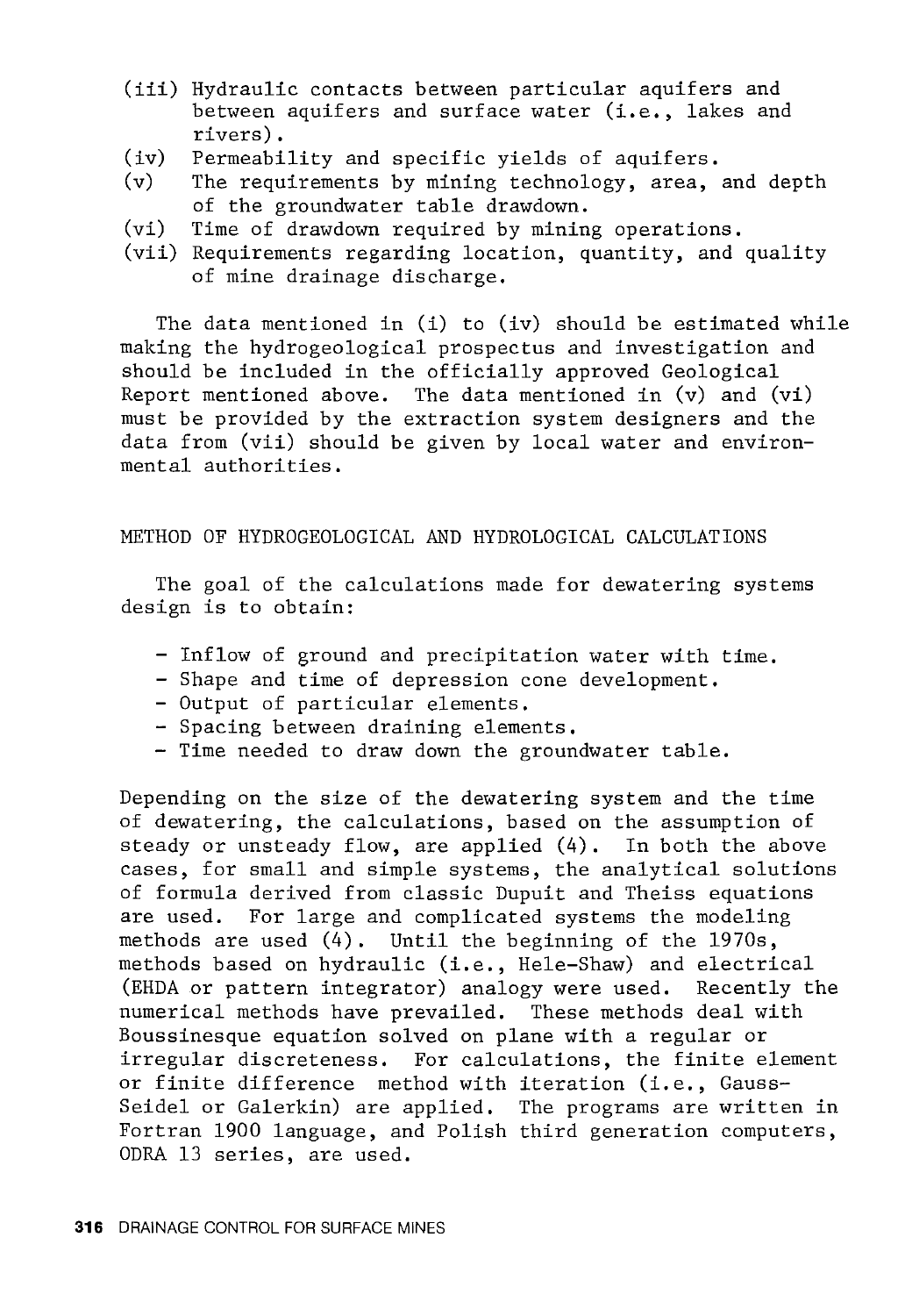Depending on quality and credibility of input data (received mostly from hydrogeological investigations), the results show ± 10 to 20 percent differences compared with the actual results. For systems with 10 to 400 cubic meters per minute inflow, this could be assumed satisfactory.

Also quite good results can sometimes be obtained with the use of very simple calculations based on analogy to the existing systems proved under similar conditions.

#### DEWATERING METHODS AND ARRANGEMENTS

In underground mines the main methods of protection against uncontrolled inrush of groundwater are:

- Protective and safety pillars and shelves.
- Moving and sealing of surface waters.
- Sealing of workings.
- Construction of insulating benches.
- Drilling of horizontal drainage holes in advance of the face progress (to 100 meters long).
- Execution of drainage holes to drawdown the groundwater or reduce its pressure.
- Vacuum draining holes constructed where quicksand is found.
- Construction of sealed stoppings.

For continuous removal of water inflow, pumping stations, with 120 percent of reserve in pumps and water reservoirs to hold a 16-hour inflow, are constructed in the lower level of the mine,

Cost of dewatering provisions in underground mining is rather low; it is within 2 percent of total investment and operational costs.

In lignite surface mines, where the size and scope of dewatering systems is the largest, the following procedures are used:

(i) Drainage wells (Figure Nos. 7 and 8) are drilled from the surface and equipped with submersible pumps; the diameter of wells is 300 to 1,000 millimeters, and their depth is 50 to 350 meters. The output of these wells, depending on aquifer thickness and permeability, is 0.5 to 6.0 cubic meters per minute. In the well casing,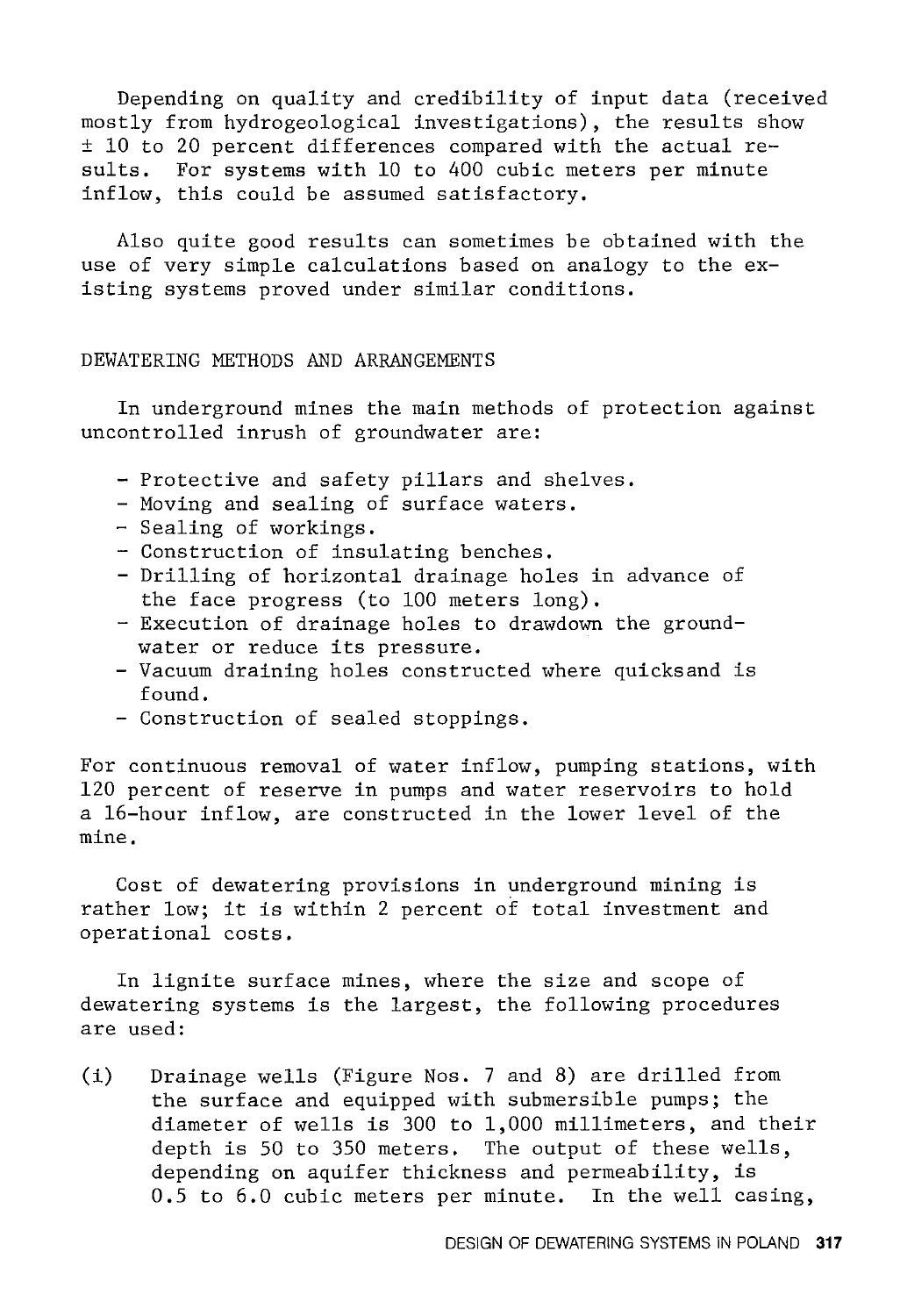





Fig.8. SCHEME OF DEWATERING SYSTEM OF BELCHATOW SURFACE LIGNITE MINE.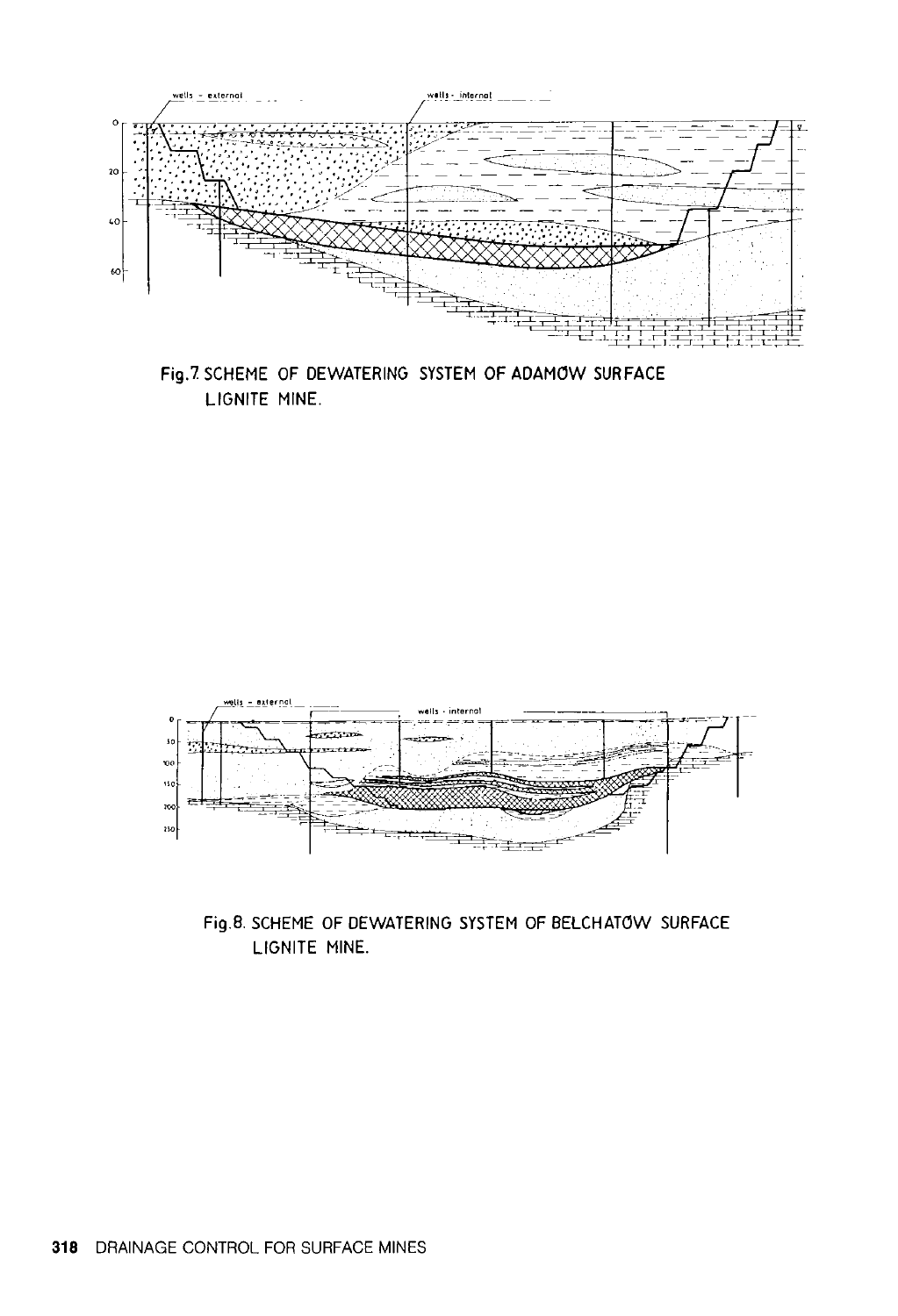the lower part (about 10 meters long) serves to keep the sand grains coming through, the filter section (which consists of perforated pipes wrapped with gauze and surrounded with gravel packing) and the upper pipe part, could be distinguished. The drainage wells are located around the mine and in internal galleries; the spacing between wells in galleries is in the 80- to 150-meter range, and the distance between galleries is 200 to 600 meters.

- (ii) Underground drainage galleries are drifts in the lignite seam at about 200-meter spacing. The seam is accessible through the pits or declines. The drainage system for the overburden is the holes drilled from the surface. To drain the under seam aquifer, holes are drilled from galleries. Both types of drainage holes discharge groundwater to the galleries by natural forces. The water runs through the galleries to the underground pumping station and from there is pumped out onto the land surface. According to regulations, pumps must have 120 percent of reserve and must be fed with energy from two independent sources; water reservoirs must have enough volume to contain two hours inflow (Figure Nos. 9 and 10).
- (iii) Impermeable diaphragms are constructed where the open pit cuts the very permeable layers which have contact with rivers or lakes; these screens are excavated with shovels or drilling equipment specially designed for excavations to 30 meters deep and 0.3 to 0.8 meter wide; the sealing medium is mostly a mixture of special cement and clays or chemical components.
- (iv) Horizontal holes from the slopes as well as drainage holes which channel groundwater from upper to lower aquifers are used as supplementary procedures.
- (v) Dewatering trenches are excavated within the open pits to catch rainwater and the remaining groundwater missed by the above procedures. The water flows through these trenches to pumping stations; the trenches on the permanent slopes are lined and on periodic slopes are made without a casing. The width of the bottom of the trenches is 0.6 to 1.0 meter, their slope inclination is 1:1.5 to 1:2.0; their depth is 1.0 to 2.0 meters and their longitudinal dipping is 1 to 2 meters per thousand.
- (vi) Pumping stations are located in the lowest parts of open pits as stable or shiftable units, and, according to Polish regulations, must have 50 to 100 percent of reserve in pumps and reservoirs for 4-hour retention of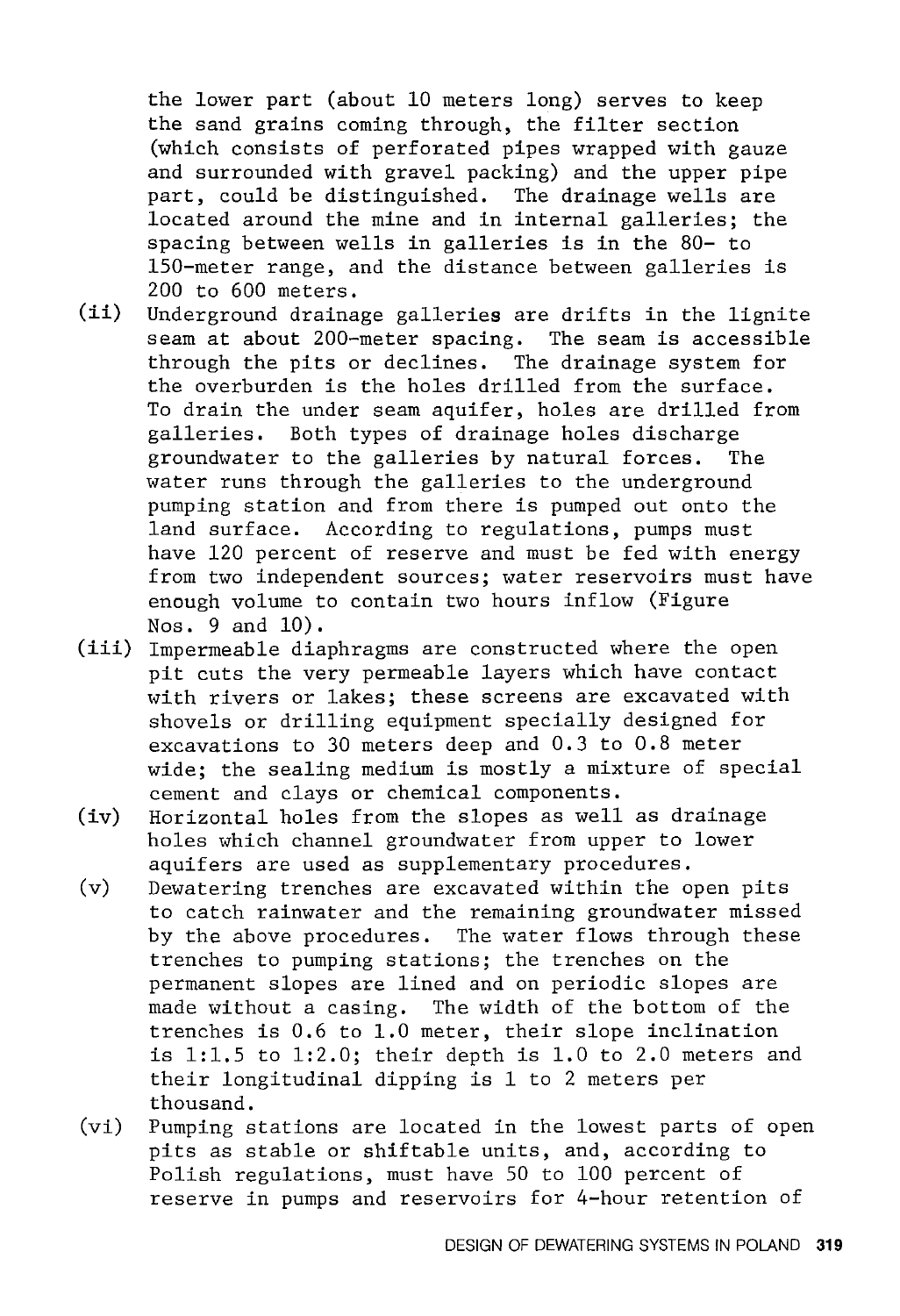

Fig.9. SCHEME OF DEWATERING SYSTEM OF KONIN SURFACE LIGNITE MINE.



Fig.10. SCHEME OF DEWATERING SYSTEM OF TUROW SURFACE LIGNITE MINE.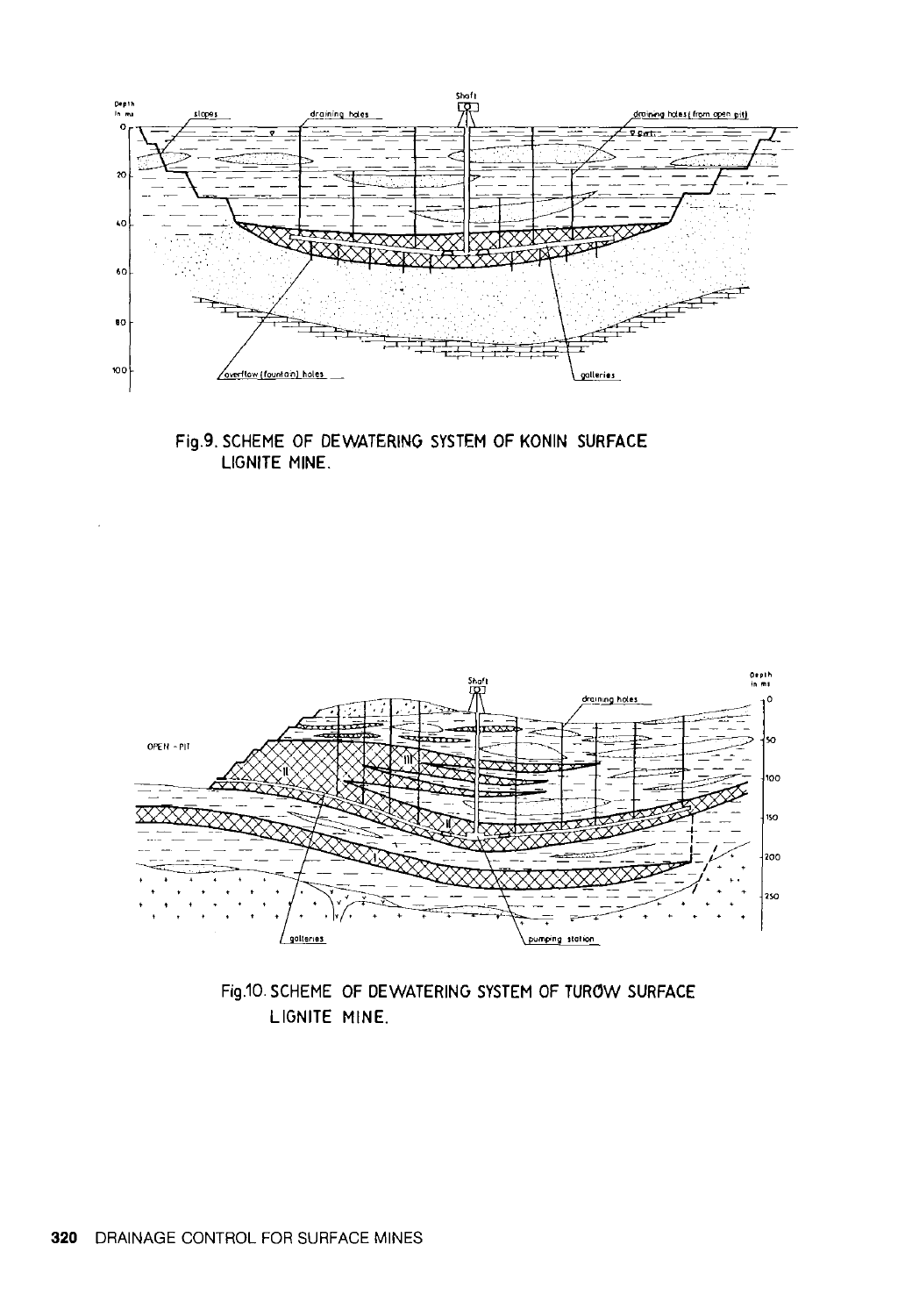total inflow. The inflow is calculated as 24-hour amount with probability coefficient  $p = 10$  percent. (Figure No. 11)

(vii) Sedimentation ponds are used to purify mine drainage from mineral and organic suspension, because this contains 100 to 1,000 ppm of suspended matter. In the sedimentation ponds of 1- to 3-day retention time, the reduction of suspended matter concentration is effected in a natural sedimentation process, down to 50 ppm. Recently, to improve the effect (below 30 ppm) and to reduce the size of sedimentation ponds in mines, with inflow of 50 to 200 cubic meters per minute, flocculents and also the grass filter process are being introduced.

In surface lignite mines, the combination of all or some of the above technical means is used. In surface sulphur mines, only wells and supplementary procedures are used. In stowing sand and clays surface mines only, the procedures described in items (v), (vi), and (vii) are used.

For the newly developed lignite mines, the dewatering systems begin operation one or two years before the heavy machines start to remove the overburden. During current operations the dewatering system advances the slopes of the open pit by about one year.

In surface mines of other useful minerals, such advance time is shorter.

In Poland, the cost of surface mine dewatering systems is a factor in about 10 to 25 percent of total investment and operational cost of lignite mines. In other surface mines, except sulphur, the percentage is much smaller.

#### CONCLUSIONS

- 1. In all mining operations, below the groundwater table, the proper design of dewatering systems is an indispensable condition of undisturbed work.
- 2. The proper design of mine dewatering systems is directly dependent on the sufficiency and correctness of hydrogeological recognition.
- 3. In the underground mines and in open pits dug in hard rock, the aim of a dewatering system is to protect people and mine workings against flooding.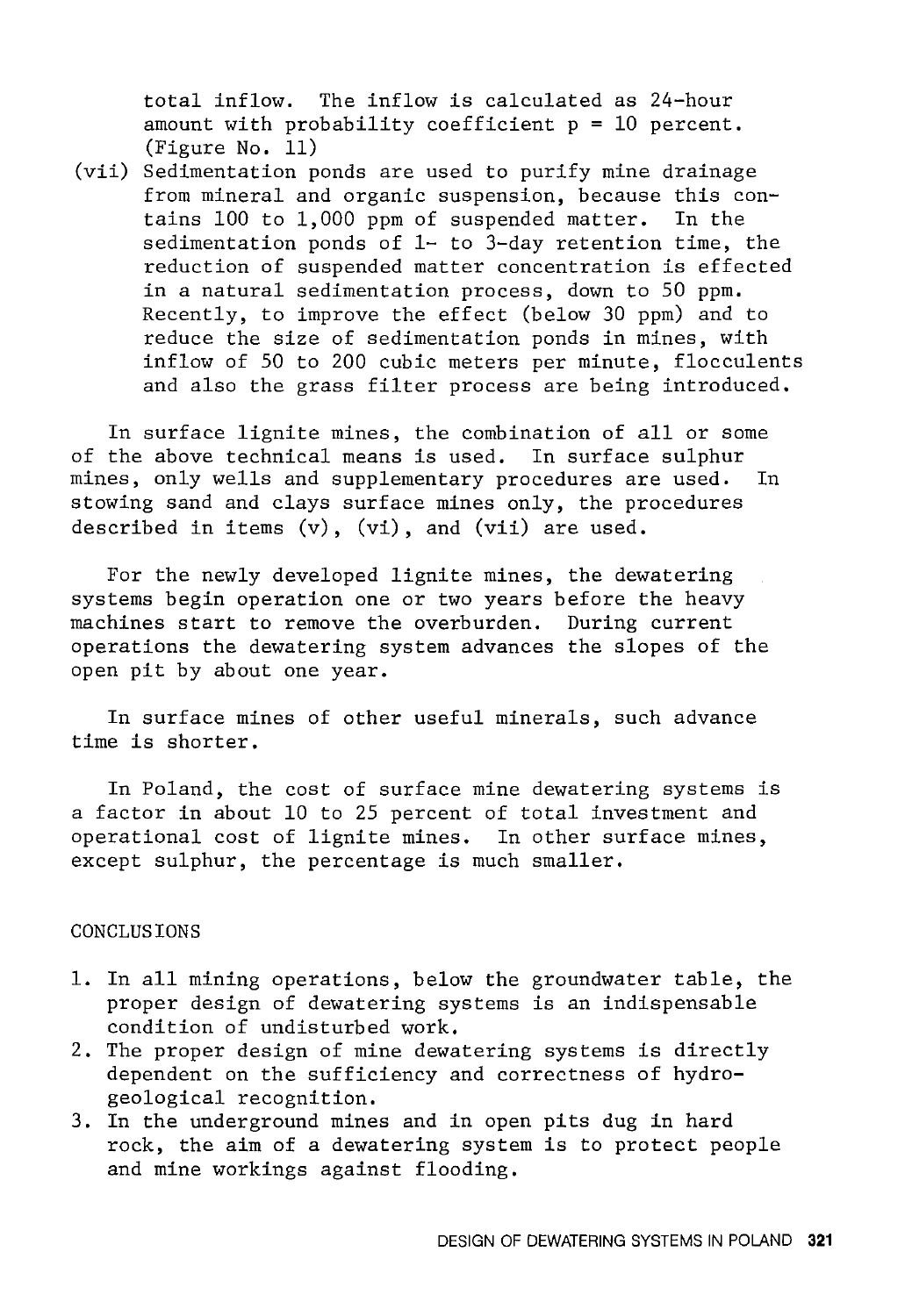

## Fig.11 SCHEME OF MINE WATER DRAINAGE FROM SURFACE MINE